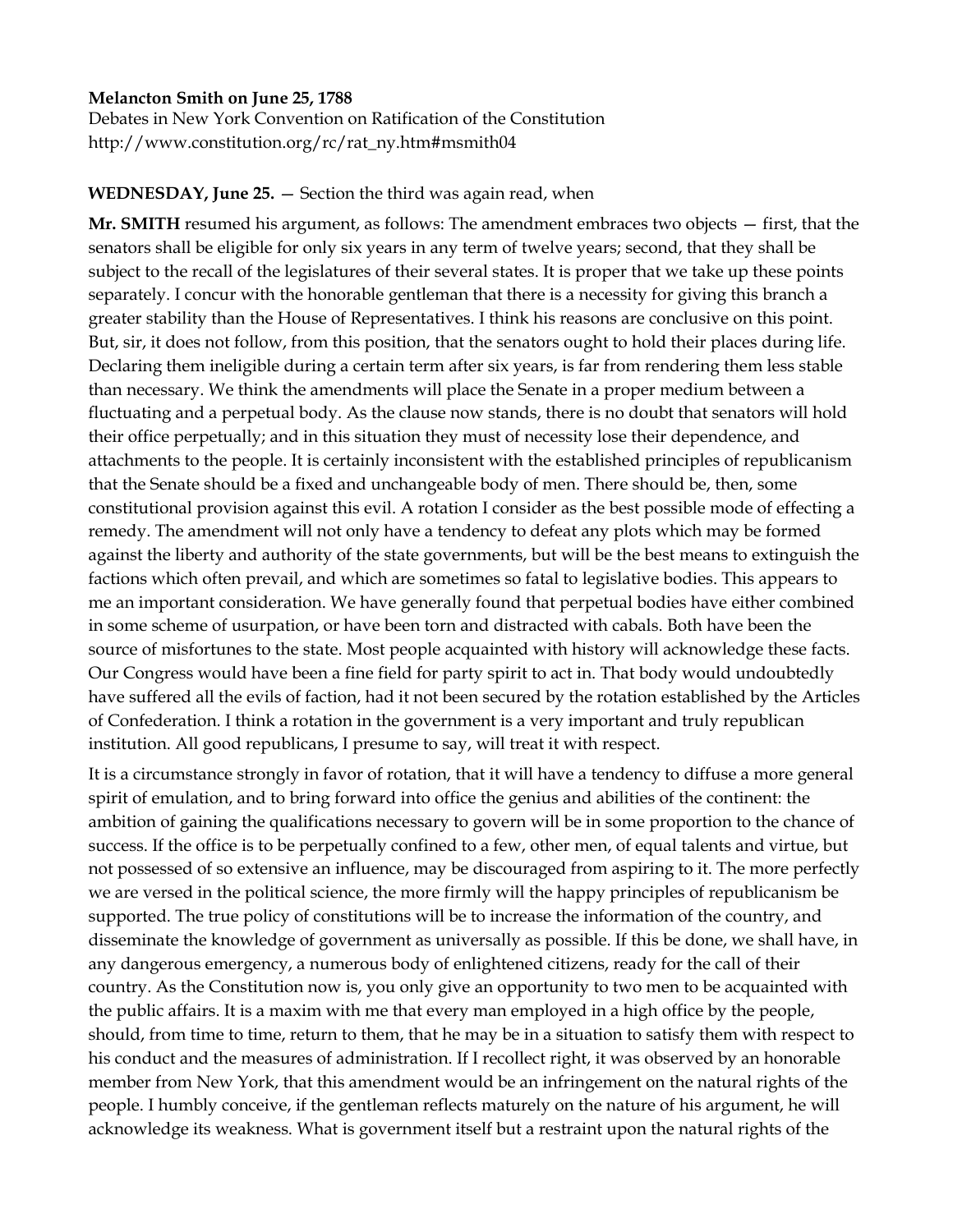people? What constitution was ever devised that did not operate as a restraint on their original liberties? What is the whole system of qualifications, which take place in all free governments, but a restraint? Why is a certain age made necessary? why a certain term of citizenship? This Constitution itself, sir, has restraints innumerable. The amendment, it is true, may exclude two of the best men; but it can rarely happen that the state will sustain any material loss by this. I hope and believe that we shall always have more than two men who are capable of discharging the duty of a senator. But, if it should so happen that the state possessed only two capable men, it would be necessary they should return home, from time to time, to inspect and regulate our domestic affairs. I do not conceive the state can suffer any inconvenience. The argument, indeed, might have some weight, were the representation very large; but, as the power is to be exercised upon only two men, the apprehensions of the gentleman are entirely without foundation.

With respect to the second part of the amendment, I would observe, that, as the senators are the representatives of the state legislatures, it is reasonable and proper that they should be under their control. When a state sends an agent commissioned to transact any business, or perform any service, it certainly ought to have a power to recall. These are plain principles, and so far as they apply to the case under examination, they ought to be adopted by us. Form this government as you please, you must, at all events, lodge in it very important powers. These powers must be in the hands of a few men, so situated as to procure a small degree of responsibility. These circumstances ought to put us upon our guard, and the inconvenience of this necessary delegation of power should be corrected, by providing some suitable checks.

Against this part of the amendment a great deal of argument has been used, and with considerable plausibility. It is said, if the amendment takes place, the senators will hold their office only during the pleasure of the state legislatures, and consequently will not possess the necessary firmness and stability. I conceive, sir, there is a fallacy in this argument, founded upon the suspicion that the legislature of a state will possess the qualities of a mob, and be incapable of any regular conduct. I know that the impulses of the multitude are inconsistent with systematic government. The people are frequently incompetent to deliberate discussion, and subject to errors and imprudences. Is this the complexion of the state legislatures? I presume it is not. I presume that they are never actuated by blind impulses; that they rarely do things hastily and without consideration. My apprehension is, that the power of recall would not be exercised as often as it ought. It is highly improbable that a man in whom the state has confided, and who has an established influence, will be recalled, unless his conduct has been notoriously wicked. The arguments of the gentleman, therefore, do not apply in this case. It is further observed, that it would be improper to give the legislatures this power, because the local interests and prejudices ought not to be admitted into the general government; and that, if the senator is rendered too dependent on his constituents, he will sacrifice the interests of the Union to the policy of his state. Sir, the Senate has been generally held up, by all parties, as a safeguard to the rights of the several states. In this view, the closest connection between them has been considered as necessary. But now, it seems, we speak in a different language; we now look upon the least attachment to their states as dangerous; we are now for separating them, and rendering them entirely independent, that we may root out the last vestige of state sovereignty.

 An honorable gentleman from New York observed yesterday, that the states would always maintain their importance and authority, on account of their superior influence over the people. To prove this influence, he mentioned the aggregate number of the state representatives throughout the continent.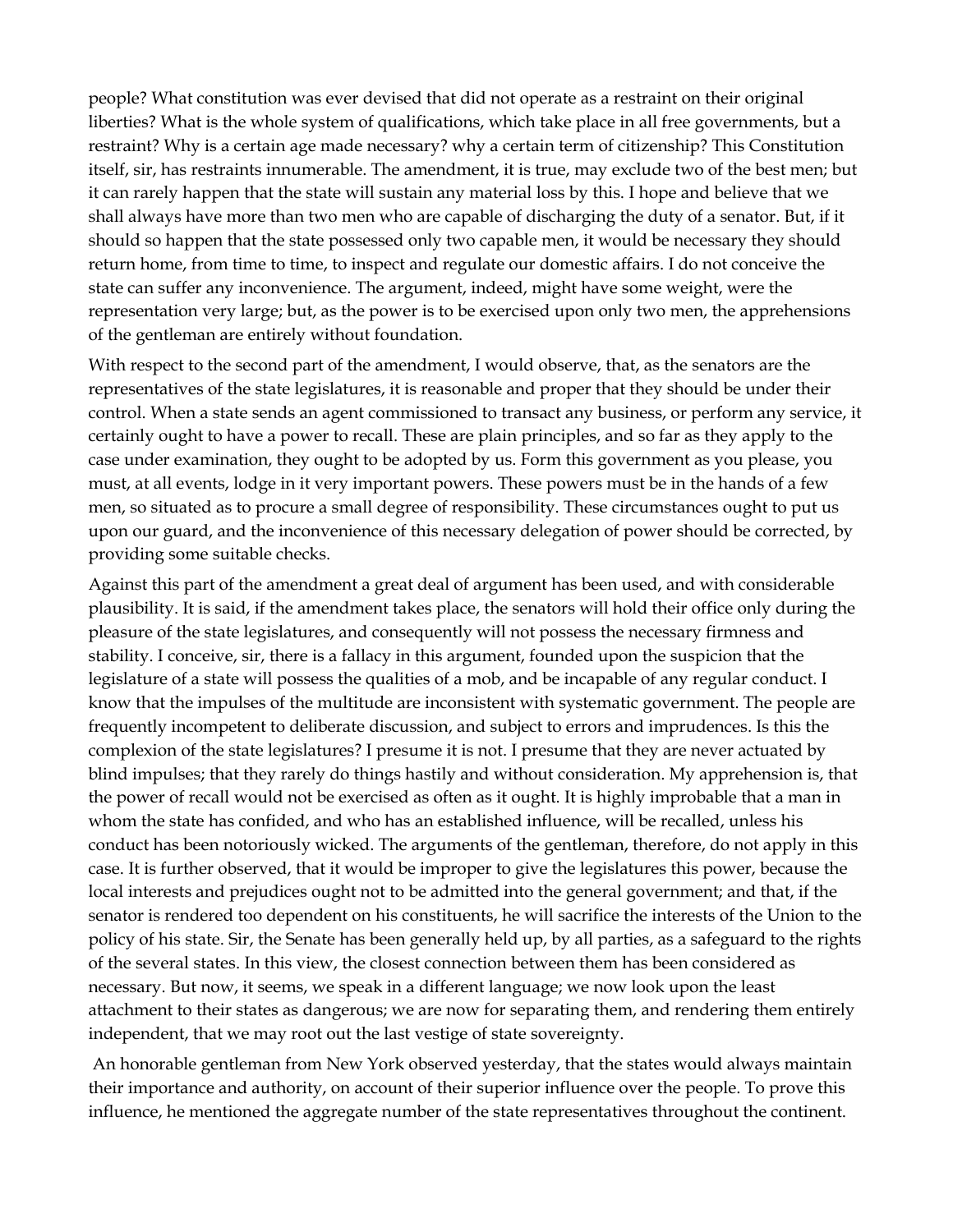But I ask him how long the people will retain their confidence for two thousand representatives who shall meet once in a year to make laws for regulating the height of your fences and the repairing of your roads. Will they not, by and by, be saying, Here, we are paying a great number of men for doing nothing: we had better give up all the civil business of our state, with its powers, to Congress, who are sitting all the year round: we had better get rid of the useless burden. That matters will come to this at last, I have no more doubt than I have of my existence. The state governments, without object or authority, will soon dwindle into insignificance, and be despised by the people themselves. I am, sir, at a loss to know how the state legislatures will spend their time. Will they make laws to regulate agriculture? I imagine this will be best regulated by the sagacity and industry of those who practise it. Another reason offered by the gentleman is, that the states will have a greater number of officers than the general government. I doubt this. Let us make a comparison. In the first place, the federal government must have a complete set of judicial officers of different ranks throughout the continent; then, a numerous train of executive officers, in all the branches of the revenue, both internal and external; and all the civil and military departments. Add to this, their salaries will probably be larger and better secured than those of any state officers. If these numerous offices are not at once established, they are in the power of Congress, and will all in time be created. Very few offices will be objects of ambition in the states. They will have no establishment at all to correspond with some of those I have mentioned; in other branches, they will have the same as Congress. But I ask, What will be their comparative influence and importance? I will leave it, sir, to any man of candor to determine whether there will not probably be more lucrative and honorable places in the gift of Congress than in the disposal of the states altogether. But the whole reasoning of the gentlemen rests upon the principle that the states will be able to check the general government, by exciting the people to opposition: it only goes to prove that the state officers will have such influence over the people as to impel them to hostility and rebellion. This kind of check, I contend, would be a pernicious one, and certainly ought to be prevented. Checks in government ought to act silently, and without public commotion. I think that the harmony of the two powers should by all means be maintained: if it be not, the operation of government will be baneful; one or the other of the parties must finally be destroyed in the conflict. The constitutional line between the authority of each should be so obvious, as to leave no room for jealous apprehensions or violent contests.

It is further said, that the operation of local interests should be counteracted; for which purpose the Senate should be rendered permanent. I conceive that the true interest of every state is the interest of the whole; and that, if we should have a well-regulated government, this idea will prevail. We shall, indeed, have few local interests to pursue, under the new Constitution, because it limits the claims of the states by so close a line, that on their part there can be but little dispute, and little worth disputing about. But, sir, I conceive that partial interests will grow continually weaker, because there are not those fundamental differences between the real interests of the several states, which will long prevent their coming together, and becoming uniform. Another argument advanced by the gentlemen is, that our amendment would be the means of producing factions among the electors; that aspiring men would misrepresent the conduct of a faithful senator, and by intrigue procure a recall upon false grounds, in order to make room for themselves. But, sir, men who are ambitious for places will rarely be disposed to render those places unstable. A truly ambitious man will never do this, unless he is mad. It is not to be supposed that a state will recall a man once in twenty years, to make way for another. Dangers of this kind are very remote: I think they ought not to be brought seriously into view.